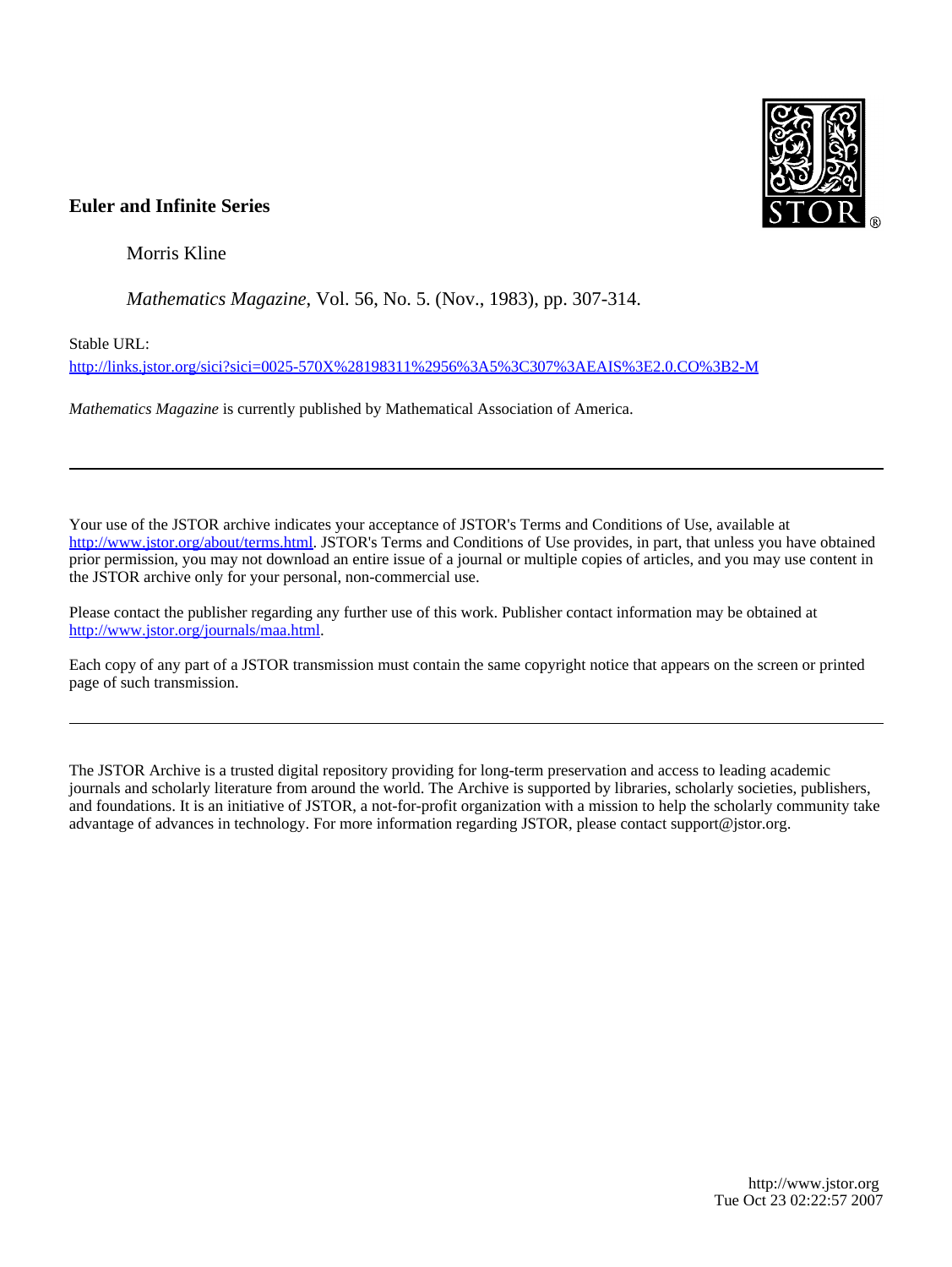## Euler and Infinite Series

## **MORRIS KLINE**

*Courant Institute* of *Mathematical Scierrces New York, NY I0012* 

The history of mathematics is valuable as an account of the gradual development of the many current branches of mathematics. It is extremely fascinating and instructive to study even the *false* steps made by the greatest minds and in this way reveal their often unsuccessful attempts to formulate correct concepts and proofs, even though they were on the threshold of success. Their efforts to justify their work, which we can now appraise with the advantage of hindsight, often border on the incredible.

These features of history are most conspicuous in the work of Leonhard Euler, the key figure in 18th-century mathematics, and one who should be ranked with Archimedes, Newton, and Gauss. Euler's recorded work on infinite series provides a prime example of the struggles, successes and failures which are an essential part of the creative life of almost all great mathematicians. The few examples discussed in this paper will serve to illustrate how Euler surmounted the difficulties he encountered.

Euler first undertook work on infinite series around 1730, and by that time, John Wallis, Isaac Newton, Gottfried Leibniz, Brook Taylor, and Colin Maclaurin had demonstrated the series calculation of the constants  $e$  and  $\pi$  and the use of infinite series to represent functions in order to integrate those that could not be treated in closed form. Hence it is understandable that Euler should have tackled the subject. Like his predecessors, Euler's work lacks rigor, is often ad hoc, and contains blunders, but despite this, his calculations reveal an uncanny ability to judge when his methods might lead to correct results. Our discussion will not follow the precise historical order of Euler's investigations of series; he made contributions throughout his lifetime.

To appreciate the first example of Euler's work on series, we must consider some background. A series which caused endless dispute was

$$
1 - 1 + 1 - 1 + \cdots \tag{1}
$$

It seemed clear that by writing this series as

 $(1-1)+(1-1)+(1-1)+\cdots$ 

the sum should be 0. It seemed equally clear, however, that by writing the series as

$$
1-(1-1)-(1-1)-\cdots
$$

the sum should be 1. But still another sum seemed as reasonable. If S denotes the sum of the series (I), then

 $S=1-(1-1+1-1+\cdots) = 1-S.$ 

Hence  $S = \frac{1}{2}$ . This value was also supported by the formula for summing a geometric series with common ratio  $-1$ .

Guido Grandi (1671-1742), in his little book Quadratura circula et hyperbolae per infinitas hyperbolas geometrice exhibita (1703), obtained the third result by a variant of the geometric series argument, using the binomial expansion

$$
\frac{1}{1+x} = 1 - x + x^2 - x^3 + \cdots,
$$

with  $x = 1$ . (He also argued that since the sum was both 0 and  $\frac{1}{2}$ , he had proved that the world could be created out of nothing.) In a letter to Christian Wolf published in the Acta eruditorum of 1713, Leibniz agreed with Grandi's result but thought that it should be possible to obtain it without resorting to the function  $1/(1 + x)$ . He argued that, since the successive partial sums are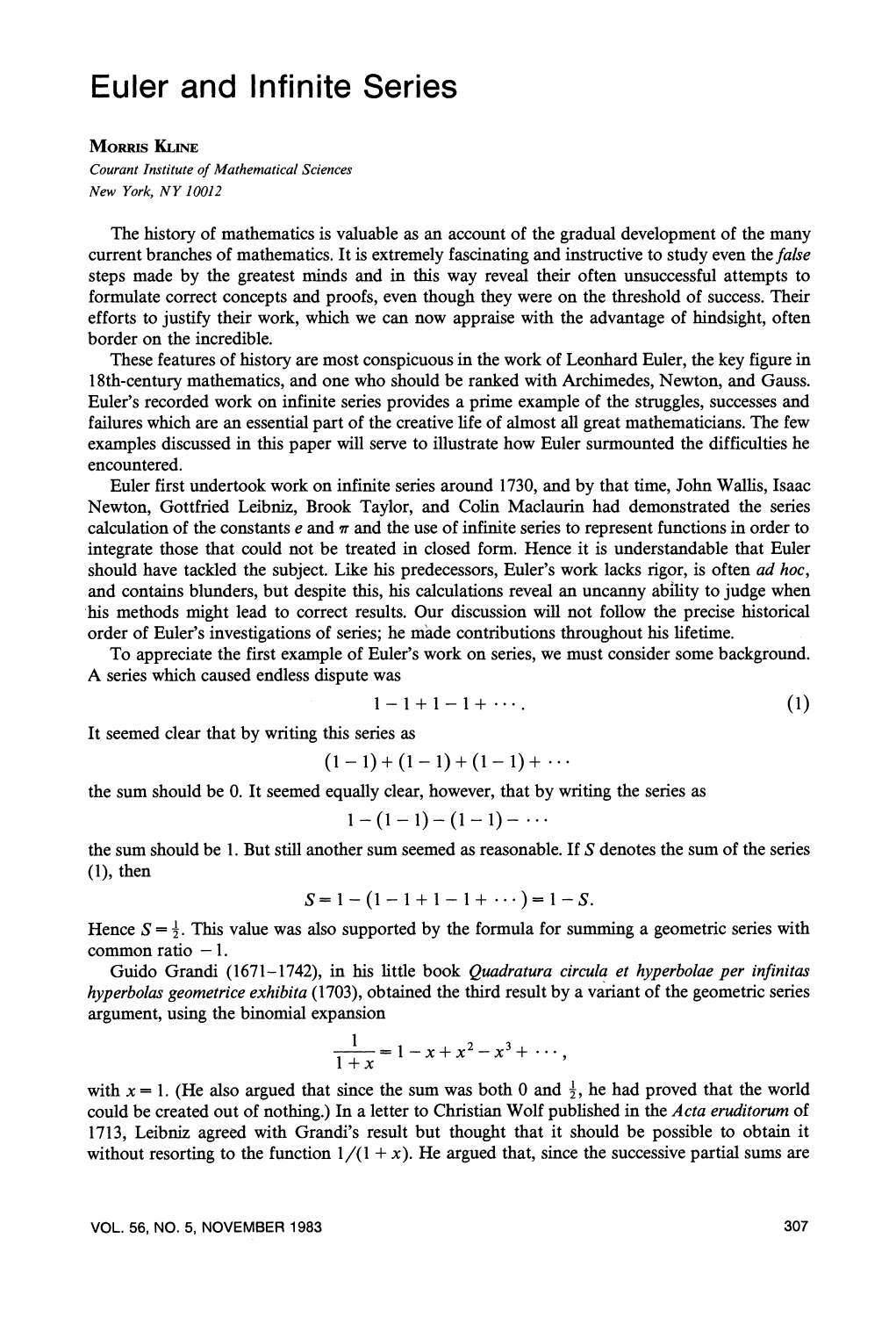$1,0,1,0,1,\dots$ , with 1 and 0 equally probable, one should therefore take  $\frac{1}{2}$ , the arithmetic mean, as the sum. This argument was accepted by James, John and Daniel Bernoulli. Leibniz conceded that his argument was more metaphysical than mathematical, but said that there is more metaphysical truth in mathematics than is generally recognized.

Euler took a hand in this argument. To obtain the sum of the series (I), he argued in a manner similar to Grandi, substituting  $x = -1$  in the expansion

$$
1/(1-x) = 1 + x + x^2 + \cdots
$$

and obtained

 $\frac{1}{2} = 1 - 1 + 1 - 1 + \cdots$ 

At this early stage of his work on series, Euler used expansion of functions into series to sum other divergent series. For example, he substituted  $x = -1$  in the expansion

$$
1/(1+x)^2 = (1+x)^{-2} = 1 - 2x + 3x^2 - 4x^3 + \cdots
$$

and obtained

$$
\infty = 1 + 2 + 3 + 4 + \cdots \tag{2}
$$

To Euler, this seemed reasonable; he treated infinity as a number. He then considered the geometric (or binomial) series for  $1/(1-x)$  with  $x = 2$  and obtained

$$
-1 = 1 + 2 + 4 + 8 + \cdots
$$
 (3)

Since the terms of series (3) exceed the corresponding terms of series (2), Euler concluded that the sum  $-1$  is larger than infinity. Some of Euler's contemporaries argued that negative numbers larger than infinity are different from those less than 0. Euler objected and argued that infinity separates positive and negative numbers just as 0 does.

In a paper of 1734/35 **[q,**Euler started with the series

$$
y = \sin x = x - \frac{x^3}{3!} + \frac{x^5}{5!} + \cdots
$$
 (4)

and rewrote the equation in the form

$$
1 - x/y + x^3/3!y + x^5/5!y - \dots = 0.
$$
 (5)

He then treated the left side of (5) as an infinite polynomial and argued as follows. (The argument is based on the fact that the sum of the reciprocals of the roots of the polynomial  $p(x) = 1 - a_1x$  $+a_2x^2-a_3x^3+\cdots+(-1)^k a_kx^k$  is  $a_1$ , the sum of the squares of the reciprocals of the roots of  $p(x)$  is  $a_1^2 - 2a_2$ , and so on, for higher roots.) Let A, B, C,  $\cdots$  be solutions of equation (5). Then the polynomial can be factored into an infinite product,

$$
1-\frac{x}{y}+\frac{x^3}{3!y}-\frac{x^5}{5!y}+\cdots=\left(1-\frac{x}{A}\right)\left(1-\frac{x}{B}\right)\left(1-\frac{x}{C}\right)\cdots
$$

If A is the smallest value of x whose sine is y, then all other solutions  $B, C, \cdots$  are  $\pi - A, 2\pi +$  $A,3\pi-A,\dots; -\pi-A,-2\pi+A,-3\pi-A,\dots$ . Thus

$$
\frac{1}{A} + \frac{1}{\pi - A} + \frac{1}{2\pi + A} + \cdots - \frac{1}{\pi + A} - \frac{1}{2\pi - A} - \frac{1}{3\pi + A} - \cdots = \frac{1}{y}
$$
 (6)

$$
\frac{1}{A^2} + \frac{1}{(\pi - A)^2} + \frac{1}{(2\pi + A)^2} + \cdots + \frac{1}{(\pi + A)^2} + \frac{1}{(2\pi + A)^2} + \frac{1}{(3\pi + A)^2} + \cdots = \frac{1}{y^2} \quad (7)
$$

and so on for higher powers of the reciprocals. If, in equations (4) and (5), we take  $y = 1$ , then  $A = \pi/2$ , so that (6) becomes

$$
\frac{4}{\pi}\left(1-\frac{1}{3}+\frac{1}{5}-\frac{1}{7}+\cdots\right)=1,
$$

or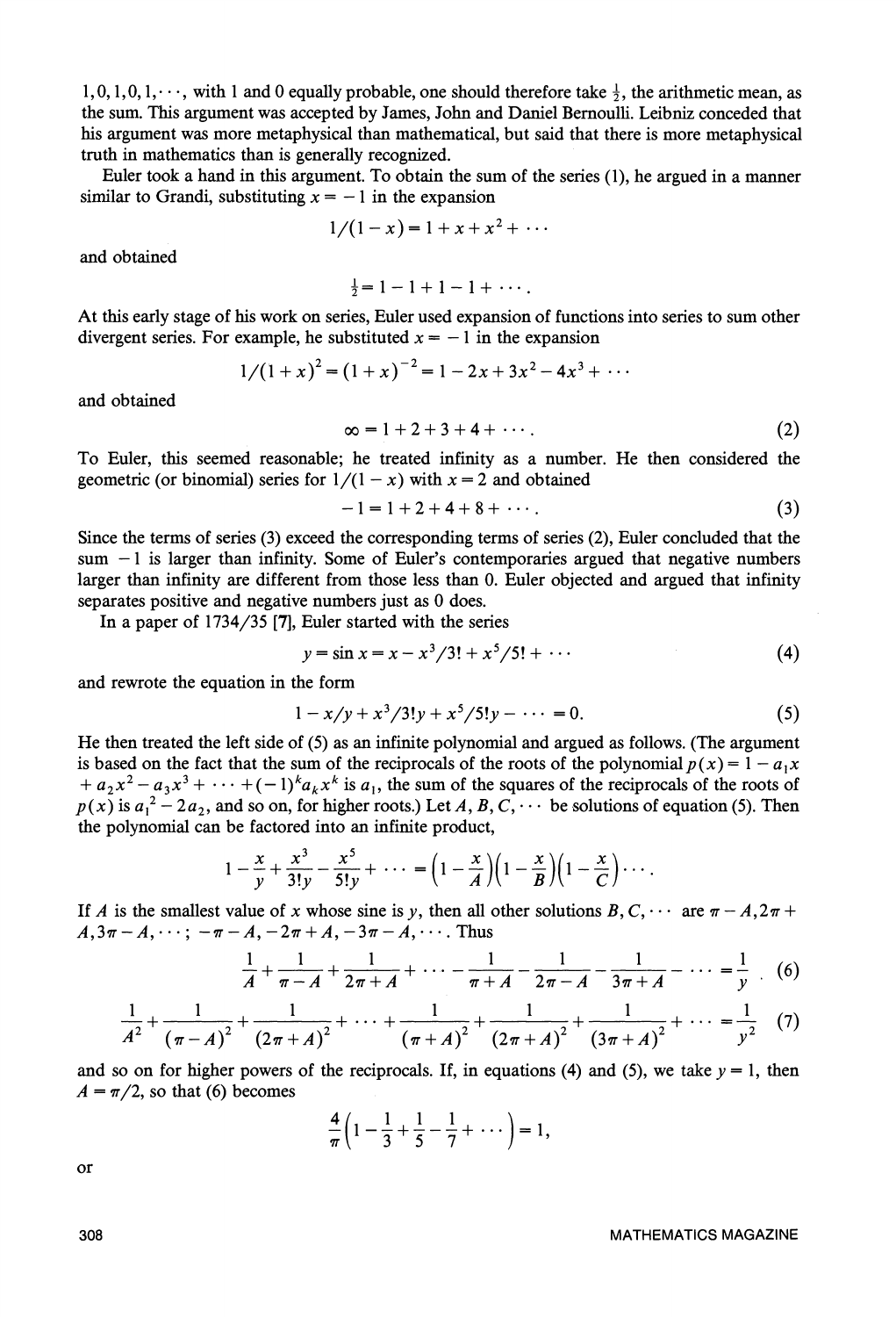$$
1 - \frac{1}{3} + \frac{1}{5} - \frac{1}{7} + \cdots = \frac{\pi}{4}
$$

and (7) becomes

$$
\frac{8}{\pi^2}\left(1+\frac{1}{9}+\frac{1}{25}+\frac{1}{49}+\cdots\right)=1,
$$

or

$$
1 + \frac{1}{3^2} + \frac{1}{5^2} + \frac{1}{7^2} + \cdots = \frac{\pi^2}{8}.
$$
 (9)

Other series that were "summed" in the same manner are

$$
1/13 - 1/33 + 1/53 - \cdots = \frac{\pi^{3}}{32},
$$
  
\n
$$
1/14 + 1/34 + 1/54 + \cdots = \frac{\pi^{4}}{96},
$$
  
\n
$$
1/15 - 1/35 + 1/55 - \cdots = \frac{5\pi^{5}}{1536},
$$
  
\n
$$
1/16 + 1/36 + 1/56 + \cdots = \frac{\pi^{6}}{960},
$$

and so on. From these series he deduced others. For example, since

$$
\left(1+\frac{1}{2^2}+\frac{1}{3^2}+\frac{1}{4^2}+\cdots\right)-\left(1+\frac{1}{3^2}+\frac{1}{5^2}+\frac{1}{7^2}+\cdots\right)=\frac{1}{2^2}\left(1+\frac{1}{2^2}+\frac{1}{3^2}+\frac{1}{4^2}+\cdots\right),
$$

one can use **(9)** to obtain

$$
1/12 + 1/22 + 1/32 + 1/42 + \cdots = \frac{\pi^{2}/8}{3/4} = \frac{\pi^{2}}{6},
$$

and in a similar manner, obtain

$$
1/1^4 + 1/2^4 + 1/3^4 + 1/4^4 + \cdots = \frac{\pi^4}{90}
$$

and other sums. R. Ayoub **[I]**discusses Euler's use of **(4)** to compute such sums, W. F. Eberlein **[3]**  discusses Euler's use of the infinite product for the sine function, and H. H. Goldstine [9,3.1,3.2] indicates Euler's expansions of such functions as  $\frac{1}{2}(e^x-e^{-x})$  and the use of these expansions in computing sums such as (9).

Euler's attempts to sum the reciprocals of powers of the positive integers were not completely idle. In another paper of the same period **[4],** Euler made a somewhat bizarre use of infinitesimal calculus to find the difference between the sum of the harmonic series and the logarithm, a difference whose expansion utilizes precisely these series of powers. Let

$$
s = 1 + \frac{1}{2} + \frac{1}{3} + \cdots + \frac{1}{n-1}.
$$

If we regard *n* as infinite, then 1 is an infinitesimal and we can write  $ds = 1/n = 1/n dn$ . An integration yields

$$
s=\log n+C.
$$

To find C, note that

$$
\frac{1}{x} = \log\left(1 + \frac{1}{x}\right) + \frac{1}{2x^2} - \frac{1}{3x^3} + \frac{1}{4x^4} - \frac{1}{5x^5} + \cdots
$$

Setting  $x = 1, 2, 3, \ldots, n - 1$ , in turn, and adding the  $n - 1$  equations yields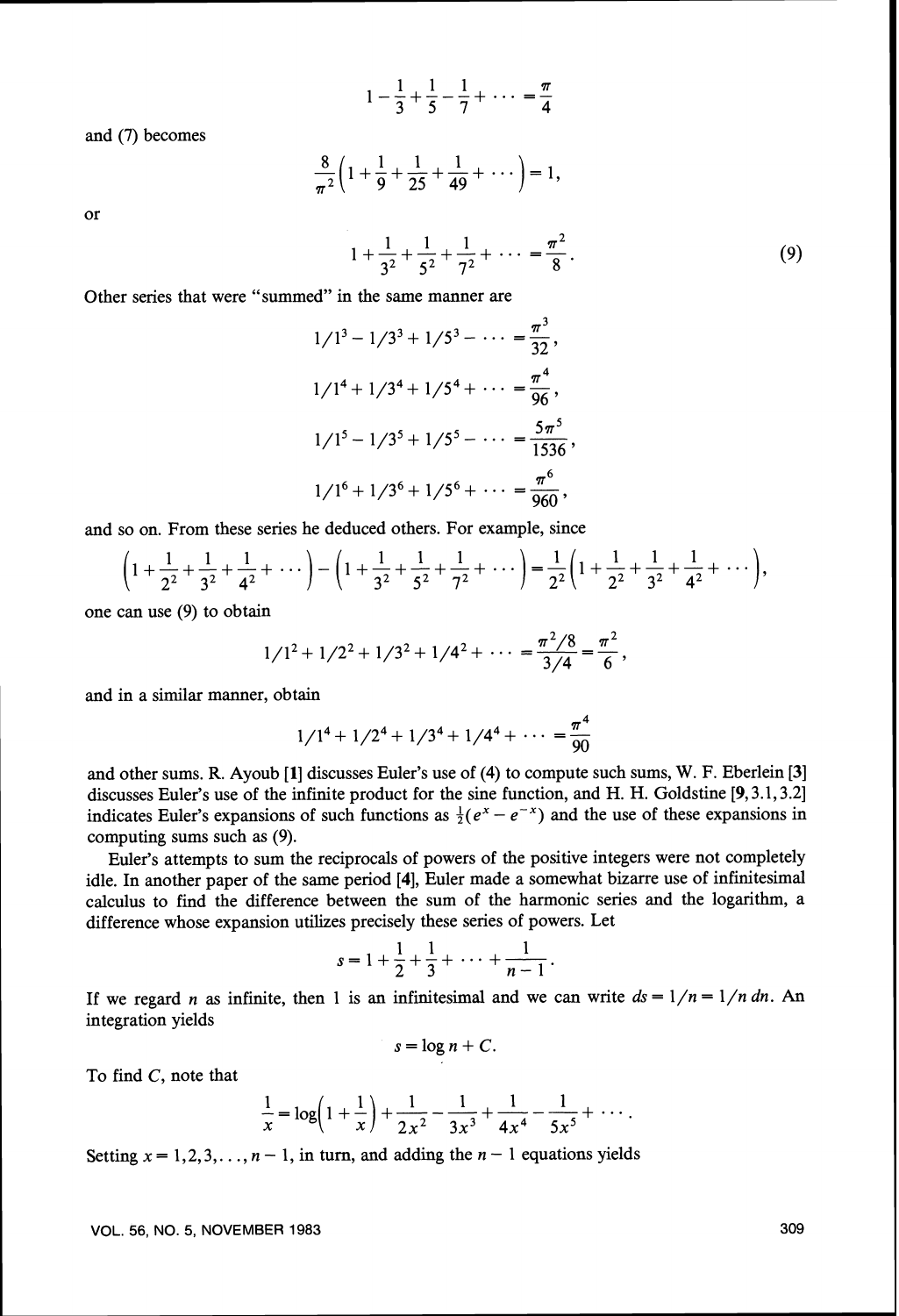$$
1 + \frac{1}{2} + \frac{1}{3} + \dots + \frac{1}{n-1} = \log n + \frac{1}{2} \left( 1 + \frac{1}{4} + \frac{1}{9} + \dots + \frac{1}{(n-1)^2} \right)
$$

$$
- \frac{1}{3} \left( 1 + \frac{1}{8} + \frac{1}{27} + \dots + \frac{1}{(n-1)^3} \right)
$$

$$
+ \frac{1}{4} \left( 1 + \frac{1}{16} + \frac{1}{81} + \dots + \frac{1}{(n-1)^4} \right)
$$

$$
= \dots
$$

The limiting value  $\gamma$  of C as *n* becomes infinite is today called **Euler's constant**.

In a paper of 1740 [6], Euler obtained one of his finest triumphs, namely,

$$
s_{2n} = \sum_{\nu=1}^{\infty} \frac{1}{\nu^{2n}} = (-1)^{n-1} \frac{(2\pi)^{2n}}{2(2n)!} B_{2n},
$$

where the  $B_{2n}$  are the Bernoulli numbers (see below). The connection with the Bernoulli numbers was actually established a little later in his Institutiones calculi differentialis of 1755 [8]. In the 1740 paper he also determined the sum  $\sum_{\nu=1}^{\infty} (-1)^{\nu-1} (1/\nu^n)$  for the first few odd values of *n*.

In Ars conjectandi (1713), James Bernoulli, who was treating the subject of probability, had introduced the now widely used Bernoulli numbers. Bernoulli had given the following formula for the sum of powers of consecutive positive integers without demonstration:

$$
\sum_{k=1}^{n} k^{c} = \frac{1}{c+1} n^{c+1} + \frac{1}{2} n^{c} + \frac{c}{2} B_{2} n^{c-1} + \frac{c(c-1)(c-2)}{2 \cdot 3 \cdot 4} B_{4} n^{c-3} + \frac{c(c-1)(c-2)(c-3)(c-4)}{2 \cdot 3 \cdot 4 \cdot 5 \cdot 6} B_{6} n^{c-5} + \cdots
$$
\n(10)

This series terminates at the last positive power of  $n$ , and the  $B$ 's are the **Bernoulli numbers**:

 $B_2 = 1/6$ ,  $B_4 = -1/30$ ,  $B_6 = 1/42$ ,  $B_8 = -1/30$ ,  $B_{10} = 5/66$ , ...

Bernoulli also gave the recurrence relation which permits one to calculate these coefficients.

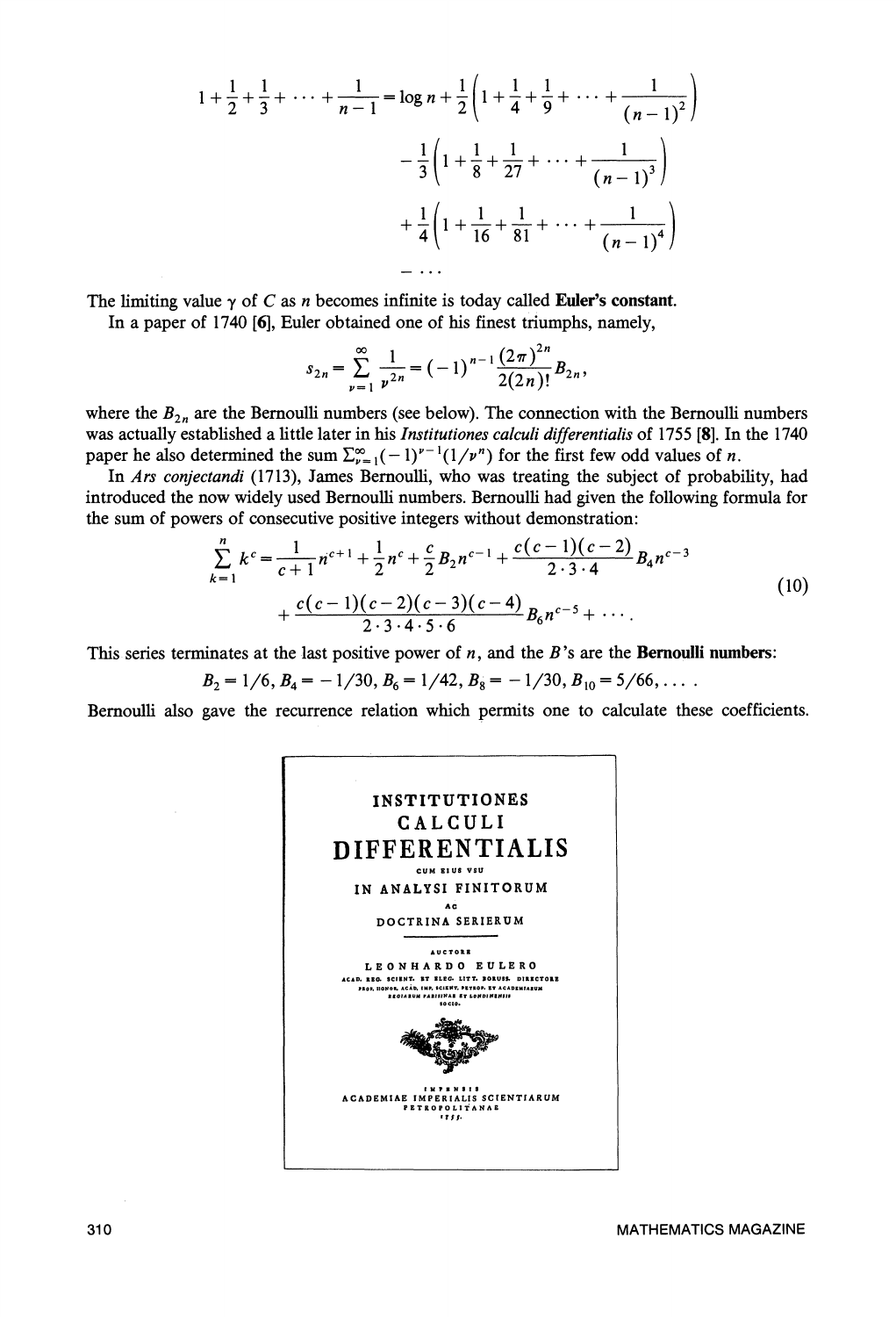Another famous result of Euler's, the Euler-Maclaurin summation formula, is a generalization of Bernoulli's formula (10). Let  $f(x)$  be a real-valued function of the real variable x with  $2k + 1$ continuous derivatives on the interval  $[0, n]$ . Then (in modern notation) Euler's formula is

$$
\sum_{i=0}^{n} f(i) = \int_{0}^{n} f(x) dx + \frac{1}{2} [f(n) + f(0)] + \frac{B_{2}}{2!} [f'(n) - f'(0)]
$$
  
+ 
$$
\frac{B_{4}}{4!} [f'''(n) - f'''(0)] + \cdots
$$
  
+ 
$$
\frac{B_{2k}}{(2k)!} [f^{(2k-1)}(n) - f^{(2k-1)}(0)] + R_{k},
$$
 (11)

where

$$
R_k = \int_0^n f^{(2k+1)}(x) P_{2k+1}(x) dx.
$$

Here *n* and *k* are positive integers, and  $P_{2k+1}(x)$  is the  $(2k + 1)$ th Bernoulli polynomial (which also appears in Bernoulli's *Ars conjectandi*). It can be represented for  $0 \le x \le 1$  by

$$
P_{2k+1}(x)=2(-1)^{k+1}\sum_{m=1}^{\infty}\frac{\sin(2\pi mx)}{(2m\pi)^{2k+1}}.
$$

The Bernoulli numbers  $B_i$ , are related to the Bernoulli polynomials by

$$
P_k(x) = \frac{x^k}{k!} + \frac{B_1 x^{k-1}}{1!(k-1)!} + \frac{B_2 x^{k-2}}{2!(k-2)!} + \cdots + \frac{B_k}{k!},
$$

where  $B_1 = -\frac{1}{2}$ , and  $B_{2k+1} = 0$  for  $k = 1, 2, \cdots$ . They are often defined today by a relation given later by Euler, namely,

$$
t(e^{t}-1)^{-1}=\sum_{i=0}^{\infty}B_{i}\frac{t^{i}}{i!}.
$$

Euler's derivation of formula (1 1) is interesting in its use of the infinitesimal calculus in treating finite series. He begins by noting that if  $s(n) = \sum_{i=0}^{n} f(i)$ , then

$$
f(n) = s(n) - s(n-1) = -[s(n-1) - s(n)] = \frac{ds}{dn} - \frac{1}{2!} \frac{d^2s}{dn^2} + \frac{1}{3!} \frac{d^3s}{dn^3} - \cdots; \qquad (12)
$$

hence (solving for  $ds/dn$  and integrating),

$$
s = \int f \, dn + \frac{1}{2!} \, \frac{ds}{dn} - \frac{1}{3!} \, \frac{d^2s}{dn^2} + \cdots \, . \tag{13}
$$

In order to express the sum  $s$  in terms of  $f$ , recursion is used. Differentiating (12) repeatedly gives

$$
\frac{df}{dn} = \frac{d^2s}{dn^2} - \frac{1}{2!} \frac{d^3s}{dn^3} + \frac{1}{3!} \frac{d^4s}{dn^4} - \cdots, \quad so \frac{d^2s}{dn^2} = \frac{df}{dn} + \frac{1}{2!} \frac{d^3s}{dn^3} - \cdots
$$
\n
$$
\frac{d^2f}{dn^2} = \frac{d^3s}{dn^3} - \frac{1}{2!} \frac{d^4s}{dn^4} + \frac{1}{3!} \frac{d^5s}{dn^5} - \cdots, \quad so \frac{d^3s}{dn^3} = \frac{d^2f}{dn^2} + \frac{1}{2!} \frac{d^4s}{dn^4} - \cdots
$$
\n(14)

and so on. Substituting these values for  $ds/dn$ ,  $ds^2/dn^2$ ,  $ds^3/dn^3$ , ... in (12) gives

$$
s = \int f \, dn + \frac{1}{2!} \left[ f + \frac{1}{2!} \left( \frac{df}{dn} + \frac{1}{2!} \left( \frac{df^2}{dn^2} + \cdots \right) \right) - \frac{1}{3!} \left( \frac{d^2f}{dn^2} \cdots \right) \right] - \frac{1}{3!} \left( \frac{df}{dn} + \frac{1}{2!} \left( \frac{d^2f}{dn^2} + \cdots \right) + \cdots \right) + \frac{1}{4!} \left( \frac{d^2f}{dn^2} - \cdots \right) - \cdots
$$

VOL. 56, NO. 5, NOVEMBER 1983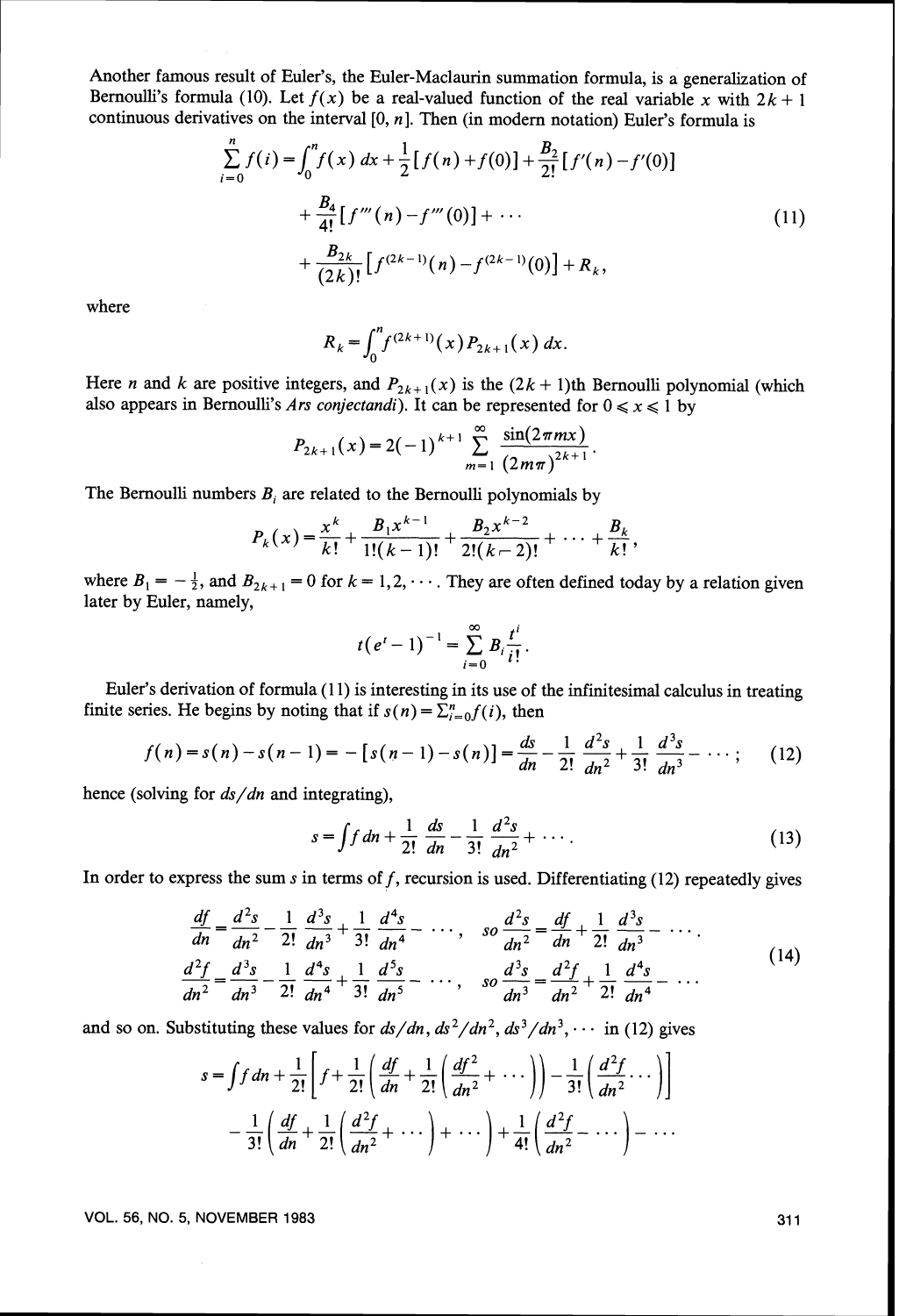which is cumbersome, but does show the form in which s can be expressed. Euler wrote

$$
s = \int f\,dn + \alpha f + \frac{\beta\,df}{dn} + \frac{\gamma\,d^2 f}{dn^2} + \frac{\delta\,d^3 f}{dn^3} + \cdots
$$

and substituted  $s$  and its derivatives into  $(13)$  to obtain recursion relations for the coefficients of f,  $df/dn$ ,  $d^2f/dn^2$ , etc., finally obtaining formula (11). A discussion of Euler's derivation of the Euler-Maclaurin formula as well as some of his interesting applications of it is contained in [9,3.3,3.4]; a modern summary of Euler's work on the formula is contained in **[I,** p. 10741.

If n is allowed to go to infinity in the Euler-Maclaurin formula  $(11)$ , the infinite series is divergent for almost all  $f(x)$  which occur in applications. Nevertheless, under modest additional hypotheses, the remainder  $R_k$  is less than the first term neglected, and so the series and the integral give useful approximations to each other, depending on which is easier to compute.

Independently of Euler, Maclaurin (Treatise on Fluxions, 1742) arrived at the same summation formula but by a method a little surer and closer to that which we use today. The remainder was first added and seriously treated by Poisson.

Euler also introduced in his Institutiones of 1755 a transformation of series, still known and used [12]. Given a series  $\sum_{n=0}^{\infty} b_n$ , he wrote it as  $\sum_{n=0}^{\infty} (-1)^n a_n$ . Then by a number of formal algebraic steps he showed that

$$
\sum_{n=0}^{\infty} (-1)^n a_n = \sum_{n=0}^{\infty} (-1)^n \frac{\Delta^n a_0}{2^{n+1}},
$$
\n(15)

where

$$
\Delta^0 a_0 = a_0, \, \Delta^1 a_0 = a_1 - a_0, \, \Delta^n a_0 = \Delta^{n-1} a_1 - \Delta^{n-1} a_0 = \sum_{i=0}^n (-1)^{n-i} \binom{n}{i} a_i, \, n \ge 2
$$

His derivation of (15) is as follows. Let  $a_n = (-1)^n b_n$  and introduce variables x and y related by  $x = v/(1 - v) = y + v<sup>2</sup> + y<sup>3</sup> + \cdots$ . Then

$$
b_0x + b_1x^2 + b_2x^3 + \cdots
$$
  
=  $a_0x - a_1x^2 + a_2x^3 - a_3x^4 + \cdots$   
=  $a_0(y + y^2 + y^3 + \cdots) - a_1(y^2 + 2y^3 + 3y^4 + 4y^5 + \cdots)$   
+  $a_2(y^3 + 3y^4 + 6y^5 + 10y^6 + \cdots) - a_3(y^4 + 4y^5 + 10y^6 + 20y^7 + \cdots) + \cdots$   
=  $a_0y - (a_1 - a_0)y^2 + (a_2 - 2a_1 + a_0)y^3 - \cdots$ 

Setting  $x = 1$  and  $y = \frac{1}{2}$  yields

$$
\sum_{n=0}^{\infty} b_n = a_0 - a_1 + a_2 - a_3 + \cdots = \frac{a_0}{2} - \frac{\Delta a_0}{4} + \frac{\Delta^2 a_0}{8} - \cdots,
$$

as required.

The transformation in (15) often converts a convergent series into a more rapidly converging one. However, for Euler, who did not usually distinguish between convergent and divergent series, the transformation could also transform divergent series into convergent ones. For, if one applies (15) to the series (1), which is  $\sum_{n=0}^{\infty}(-1)^n$ , then since  $a_0 = 1$  and  $\Delta^n a_0 = 0$  for all  $n > 1$ , the sum on the right is 1/2. Likewise for the series

$$
1-2+2^2-2^3+2^4\cdots,
$$

the transformation in  $(15)$  gives

$$
\sum_{n=0}^{\infty} (-1)^n 2^n = \frac{1}{2}(1) + \frac{1}{4}(-1) + \frac{1}{8}(1) - \frac{1}{16}(-1) + \cdots = \frac{1}{3}.
$$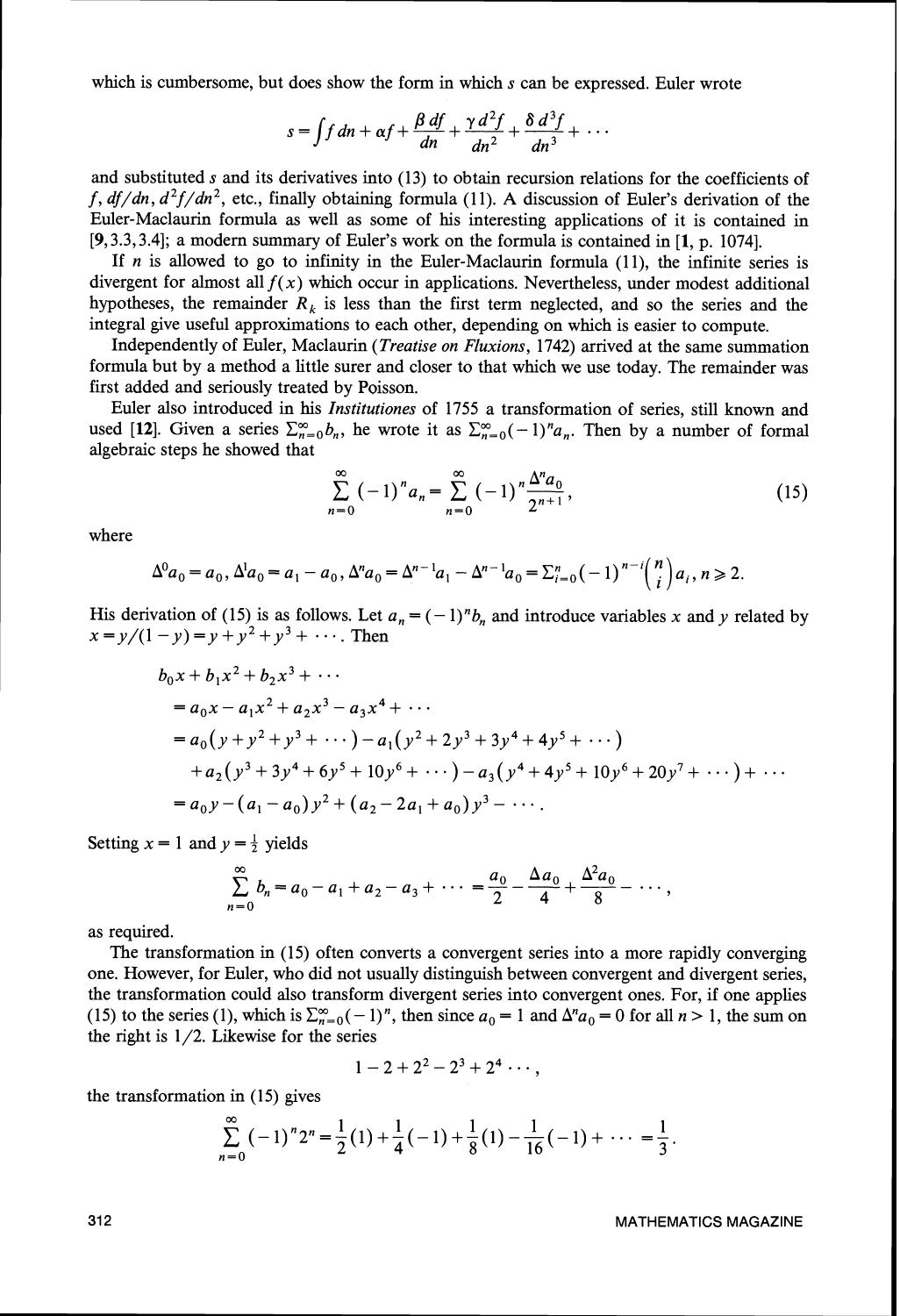$CAPUP.$ 290 IV. Sit proposita haec feries trigonalium numerorum. **INGVENENENENENENENENENENENENEN**  $-3$  +  $6$  -  $10$  +  $1$ } +  $21$  + & d  $s=r [\widehat{\mathbf{S}}]^{\text{Sd}}$  $Diff.1$ 35  $\epsilon,$  $\mathbf{z}$  $\overline{4}$ CAPUT  $\bf{T}$ Diff.  $2 =$  $\mathbb{R}$  $\mathbf{r}_i$  $R_{\rm C}$ x,  $\mathbf{r}$ TRANSFORMATIONE  $\overline{D}E$ Hic ergo ob  $a = 1$ ,  $\Delta a = 2$ ,  $\Delta a = 2$ , erit **SERIERUM**  $s = i - i + i = i$ . V. Sit proposita series quadratorum  $s = 1 - 4 + 9 - 16 + 25$ Jum nobis propofitum fit vfum Calculi diffe- $-36 + 8c$ rentialis tam in vniuerfa Analyfi, quam in Diff.  $i = 3, 5, 7, 9, 11, 8, 6, 10$ <br>Diff.  $a = 4, 4, 3, 4, 8, 8, 8, 8, 6, 10$ <br>Ob  $a = i$ ;  $\Delta a = 3$ ;  $\Delta \Delta a = 3$ ; eri,  $S = \frac{1}{2} - \frac{1}{4} + \frac{1}{2}$ doctrina de feriebus oftendere; nonnulla fubfidia ex Algebra communi, quae vulgo tractari non folent, hic erunt repetenda. Quae VI. Sit proposita feries biquadratorum: complexi, tamen quaedam ibi funt praetermiffa, vel ftudio quod expediat ea tum demum explicari, quando ne- $S = 1 - 16 + 81 - 256 + 628 - 1296 + 8c$ cellitas id exigat, vel quia cuncta, quibus opus fit futu-Diff.  $r = 15$ ,  $65$ ,  $175$ ,  $369$ ,  $671$ rum, praeuideri non poterant. Huc pertinet transforma- $50, 110, 194, 902$ Diff. 2 rum, praetutteri non poterant. Faux pertures transforma-<br>do ferierum, cui hoc Caput definatumnis, qua quaeuis<br>feries in innumerabiles alias feries transmutatur, quae om-60,  $Diff.3 =$  $84,$  $108$ Diff.  $4 =$ nes eandem habeant fummam communem; ita vt, fi fe- $\sqrt{24}$  $24,$ ries entrocut movem entropic communications, ne vs. n. r.<br>riel propolitae fumma fit cognita, reliquae feries omnes<br>fimul fummari queant. Hoc autem capite praemiffo, co Erit ergo  $S = 1 - \sqrt{1 - \sqrt{2}} - 1$ vberius doctrinam ferierum per calculum differentialem 10. Si feries magis diuergant vti geometriae aliae-& integralem amplificare poterimus. que fimiles, eae hoc modo flatim in feriem magis con-2. Confiderabimus autem potiffimum eiusmodi feries. vergentem transmutantur, quae nifi adhuc fatis conuerquarum finguli termini per poteflates fucceffiuas quantigar, codem modo in aliam magis conuergentem contatis cuiusdam indeterminatae funt multiplicati : vertetur. N n  $r<sub>ion</sub>$ L St

Euler demonstrates (Institutiones, Pars Posterior, Chap. I) his transformation of series with many examples. Here he "sums" the alternating series of triangular numbers,  $\sum_{n=0}^{\infty}(-1)^{n}(n+1)(n+2)/2=1/8$ , the alternating series of squares,  $\sum_{n=0}^{\infty}(-1)^{n}(n+1)^{2}=0$  and of fourth powers  $\sum_{n=0}^{\infty}(-1)^{n}(n+1)^{4}=0$ .

These results are the same as those Euler got by taking the sum of the series to be the value of the function from which the series is derived.

Euler took up the subject of sums of series in a major paper of 1754/55 entitled "On Divergent Series" [5], in which he recognized the distinction between convergent and divergent series. Apropos of the former he says that for those series in which by constantly adding terms we approach closer and closer to a fixed number, which happens when the terms continually decrease, the series is said to be convergent and the fixed number is its sum. Series whose terms do not decrease and may even increase are divergent.

On divergent series, Euler says one should not use the term "sum" because this refers to actual addition. Euler then states a general principle which explains what he means by the definite value of a divergent series. He points out that the divergent series comes from finite algebraic expressions and then says that the value of the series is the value of the algebraic expression from which the series comes. Euler further states, "Whenever an infinite series is obtained as the development of some closed expression, it may be used in mathematical operations as the equivalent of that expression, even for values of the variable for which the series diverges." He repeats this principle in his *Institutiones* of 1755:

Let us say, therefore, that the sum of any infinite series is the finite expression, by the expansion of which the series is generated. In this sense the sum of the infinite series  $1-x+x^2-x^3+\cdots$  will be  $1/(1+x)$ , because the series arises from the expansion of the fraction, whatever number is put in place of  $x$ . If this is agreed, the new definition of the word sum coincides with the ordinary meaning when a series converges; and since divergent series have no sum in the proper sense of the word, no inconvenience can arise from this terminology. Finally, by means of this definition, we can preserve the utility of divergent series and defend their use from all objections.

It is fairly certain that Euler meant to limit this doctrine to power series.

 $\pi$ ,  $\lambda$ 

.<br>Mari